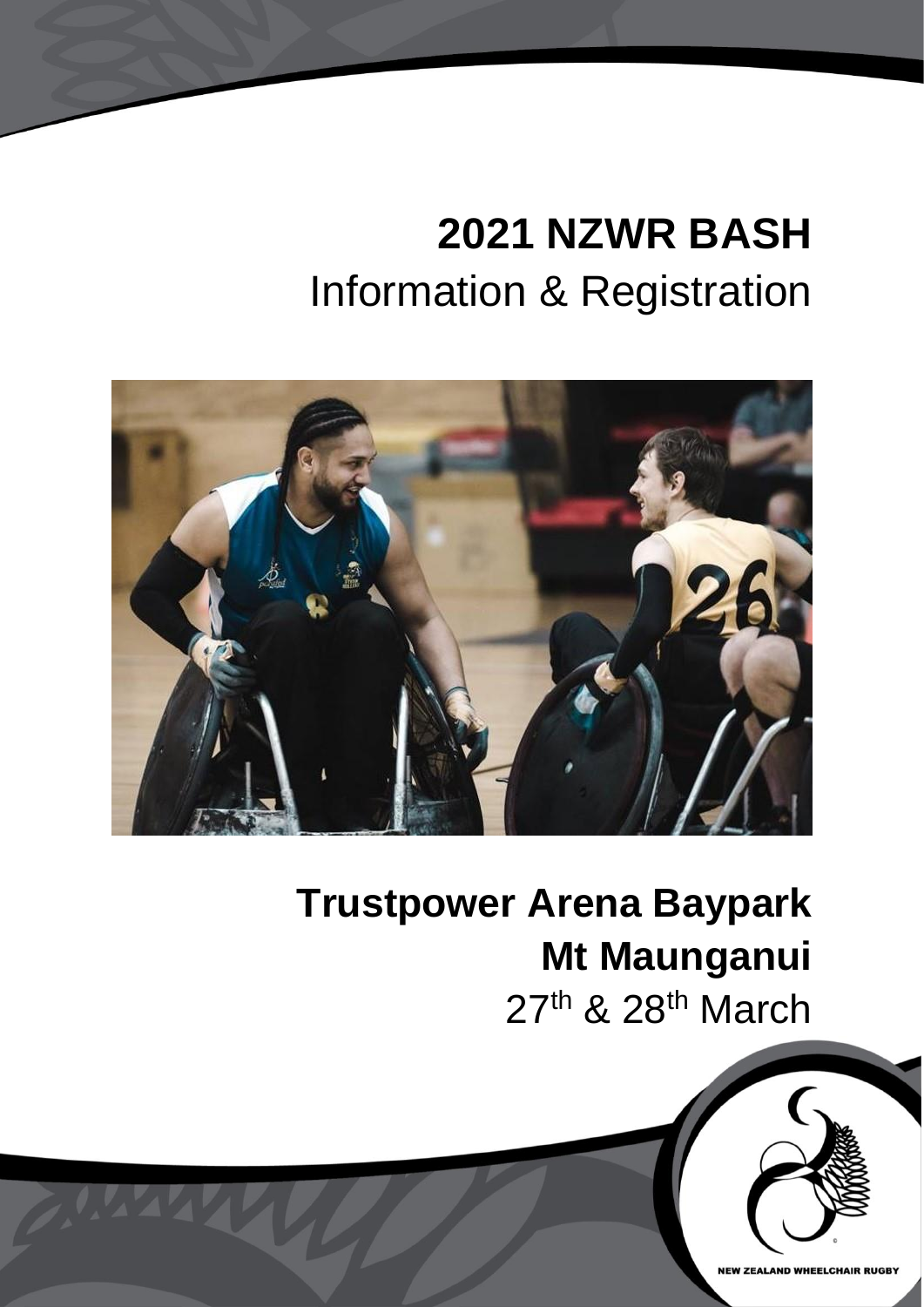#### THE EVENT: BASH 2021

Bay of Plenty Wheelchair Rugby & Parafed Bay of Plenty, in conjunction with New Zealand Wheelchair Rugby (NZWR) are pleased to be hosting the fun and entertaining BASH event. This is the first tournament for the NZ Wheelchair Rugby season and is incorporated into the [Festival of Disability Sport.](https://www.disabilitysportfest.co.nz/) Competitors from all over NZ will be going head to head against friends and usual team mates.

As part of the Festival, we have the opportunity to join in the Awards evening, for ticketing information visit<https://www.disabilitysportfest.co.nz/awardsevening>

#### **COVID**

Despite the positive news from the Government, there is ongoing uncertainty of Covid alert levels in the next days and weeks. With this in mind, please be aware:

- The BASH can only proceed if Tauranga is in Level 1.
- All Regions in Level 1 can attend The BASH.
- Regions above Level 1 will not be able to attend The BASH

In saying that, ultimately NZWR will be guided by and will align with the Festival of Disability Sport Management Teams decisions around Covid 19.

| <b>ORGANISING COMMITTEE</b> |                              |                  |  |  |
|-----------------------------|------------------------------|------------------|--|--|
| Name                        | Email                        | Phone            |  |  |
| Neil Cudby                  | neil@cudbyhomes.co.nz        | 0064 27 430 1799 |  |  |
| Jo O'Callaghan              | admin@wheelchairrugby.org.nz | 0064 27 433 9404 |  |  |

#### PLAYER REGISTRATION

The BASH event is open to individual entries. The organising committee collates individuals into teams after receiving all registrations.

Individual entry fee is \$50.00 (NZD) per person, **due 5pm, Friday, 28 th of February 2019**. Registrations after this date may be refused entry into the tournament. An additional \$50.00 (NZD) late entry penalty may be imposed.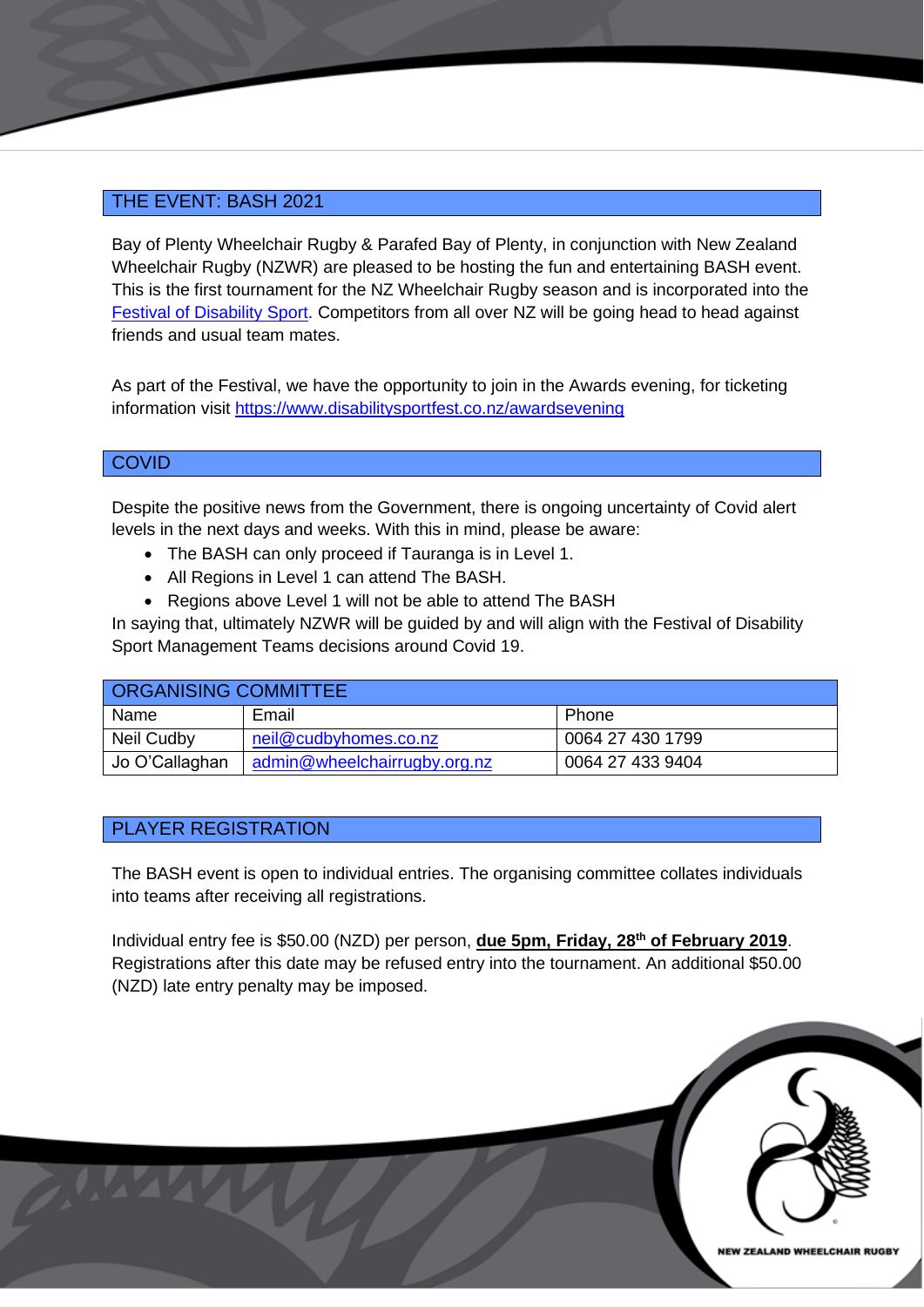If possible please combine all entries from each region and make one payment.

#### **Fees can be paid to:**

*New Zealand Wheelchair Rugby ANZ Hamilton: Account No: 01-0315-0375683-00 Reference: Name, Region, NZWR BASH* \*International transfers are required to add a transfer fee of \$15.00(NZD)

Registration Fee will be returned if Covid affects the running of the tournament, or the ability of an individual to attend due to Covid Levels in their Region.

TOURNAMENT VENUE

| Tournament Venue: Trustpower Arena<br>Address: | 81 Truman Lane<br>Mt Maunganui                          |
|------------------------------------------------|---------------------------------------------------------|
| Phone No:                                      | 07 577 8560 or 0800 BAYPARK (229 727)                   |
| <b>Facilities:</b>                             | https://trustpowerbaypark.co.nz/venue/trustpower-arena/ |

**\*Note:** *This is a tack-free stadium.* **We reinforce that players refrain from using** *Stikum, Clister***, Belt Grip or any tacking substance, showing respect for this competition rule as per our code of conduct.**

#### **ACCOMMODATION**

| <b>Accommodation</b>   | <b>Address</b>                                   | Website                       |
|------------------------|--------------------------------------------------|-------------------------------|
| Trinity wharf          | 51 dive Crescent, Tauranga<br>Ph: 07 577 8700    | www.trinitywharf.co.nz        |
| Bay Palm Motel         | 84 Girvan Road, Mt Maunganui<br>Ph: 0800 666 543 | www.baypalmmotel.co.nz        |
| Harbour City Motor Inn | 50 Wharf Street, Tauranga<br>Ph: 07 571 1435     | www.taurangaharbourcity.co.nz |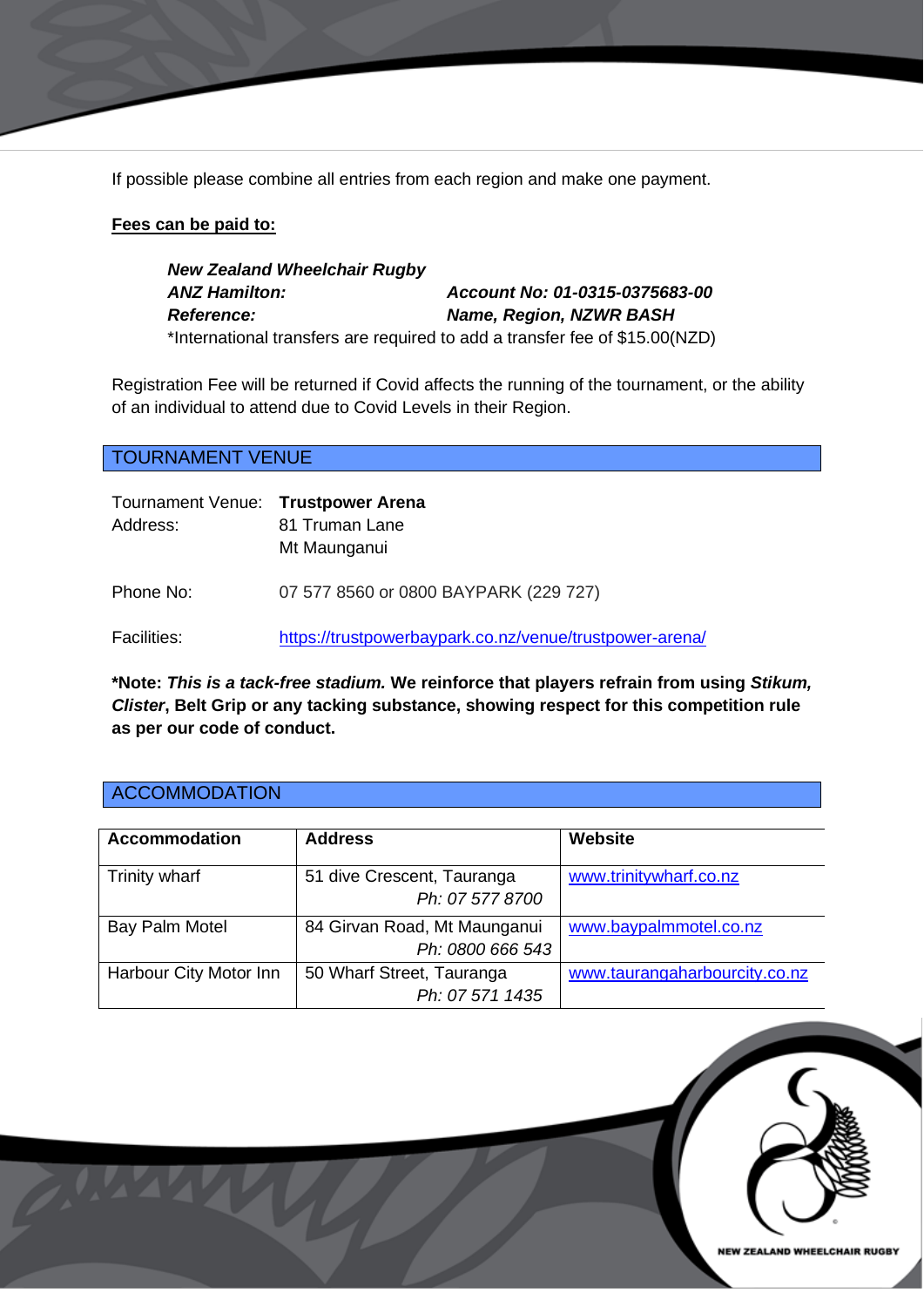| Macy's Motor Inn | 96 Edgecumbe Rd, Tauranga      | www.macys.co.nz  |
|------------------|--------------------------------|------------------|
|                  | Ph: 07 577 9764                |                  |
| Durham Motor Inn | 60 Harrington Street, Tauranga | www.durham.co.nz |
|                  | Ph: 07 577 9691                |                  |

#### **There are no pre-booked rooms.**

#### **MEALS**

ASB Arena Café – [on site.](https://trustpowerbaypark.co.nz/services/catering/trustpower-arena-cafe/)

**Awards [Dinner for Festival of Disability Sport](https://www.disabilitysportfest.co.nz/awardsevening)** – Saturday 27th March.

#### THE BASH PRIZE GIVING

Prize giving will be held at the venue on the conclusion of the final.

#### SINGLET'S

Teams will be made up by tournament organisers, who will also assign team colours. Undershirts need to be black or the main colour of the assigned playing shirt.

#### TOURNAMENT RULES

### **Current IWRF Rules will apply to this tournament.**

**[http://www.iwrf.com/?page=rules\\_and\\_documents&id=80](http://www.iwrf.com/?page=rules_and_documents&id=80)**

The current IWRF Classification Manual will be adhered to except for the following:

- Athletes that are ineligible in accordance with the IWRF Classification Rules shall be classified as; Paraplegics in their first year 3.5, Paraplegics after their first year 4.0. Able bodied athletes in their first year 4.0, Able bodied athletes after their first year 4.5.
- Ineligible athletes, or athletes' with a "S" classification, will be moderated by the NZWR Committee appointed 'Social Grading Sub-Committee Representatives' throughout the event and any changes made will be at the discretion of the appointed representatives. Any decision will be final.

**NEW ZEALAND WHEELCHAIR RUGBY**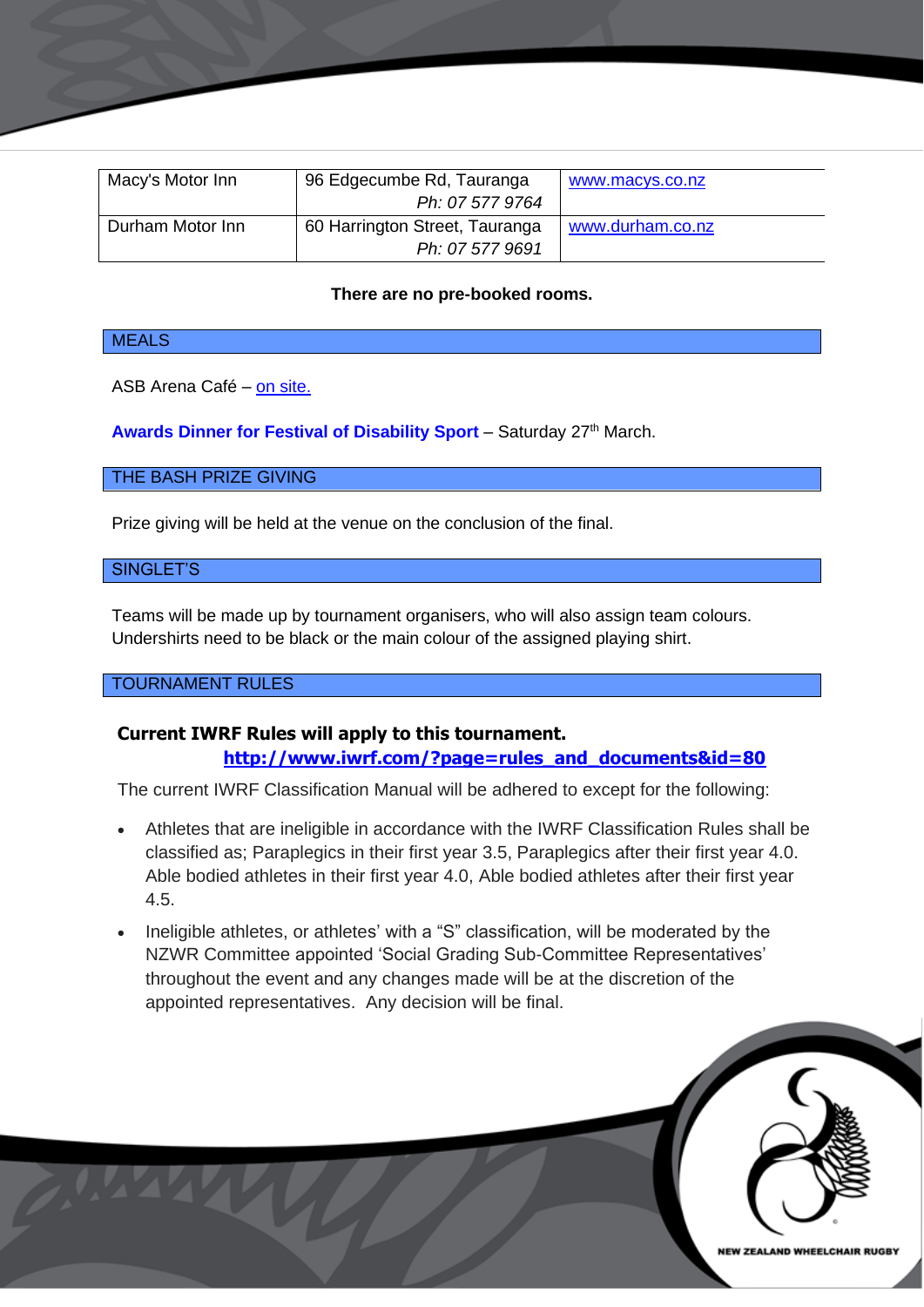**Social (S)** will be a classification that can be applied for, with a duration of one season of wheelchair rugby (social grading needs to be re-applied for on an annual basis). The aim of this grading is to encourage more athletes to continue playing wheelchair rugby, in doing so it should assist newer athletes and smaller regions to field competitive teams.

*Apply for a social grade classification via the website - <http://www.wheelblacks.com/info/>*

#### CLASSIFICATION PANEL

There will be no Classification Panel at The Bash.

Any queries regarding classification please contact Brendon Vercoe, Head Classifier. Email: **classification@wheelchairrugby.org.nz**

#### CODE OF CONDUCT

Athletes, coaches and officials associated with NZWR must be aware that they are often the focus of public attention. NZWR expects that all teams and associated personnel are aware that by registering, officiating and/or volunteering at the BASH you are agreeing to follow the NZWR Code of Conduct as below:

#### **General**

- Abide by both the rules and the spirit of all competitions.
- Conduct ourselves in a manner that won't discredit ourselves, NZWR and other teams.
- At all times when travelling to and from and whilst participating in a sporting or social event, dress in team uniform or other attire appropriate to the occasion.
- Obey and respect any direction given by an appointee of NZWR.
- Refrain from using offensive or abusive language.
- Refrain from being intoxicated and using any banned/illegal drugs or substances.

#### **Players**

• Whilst competing obey and respect any direction given by an official.